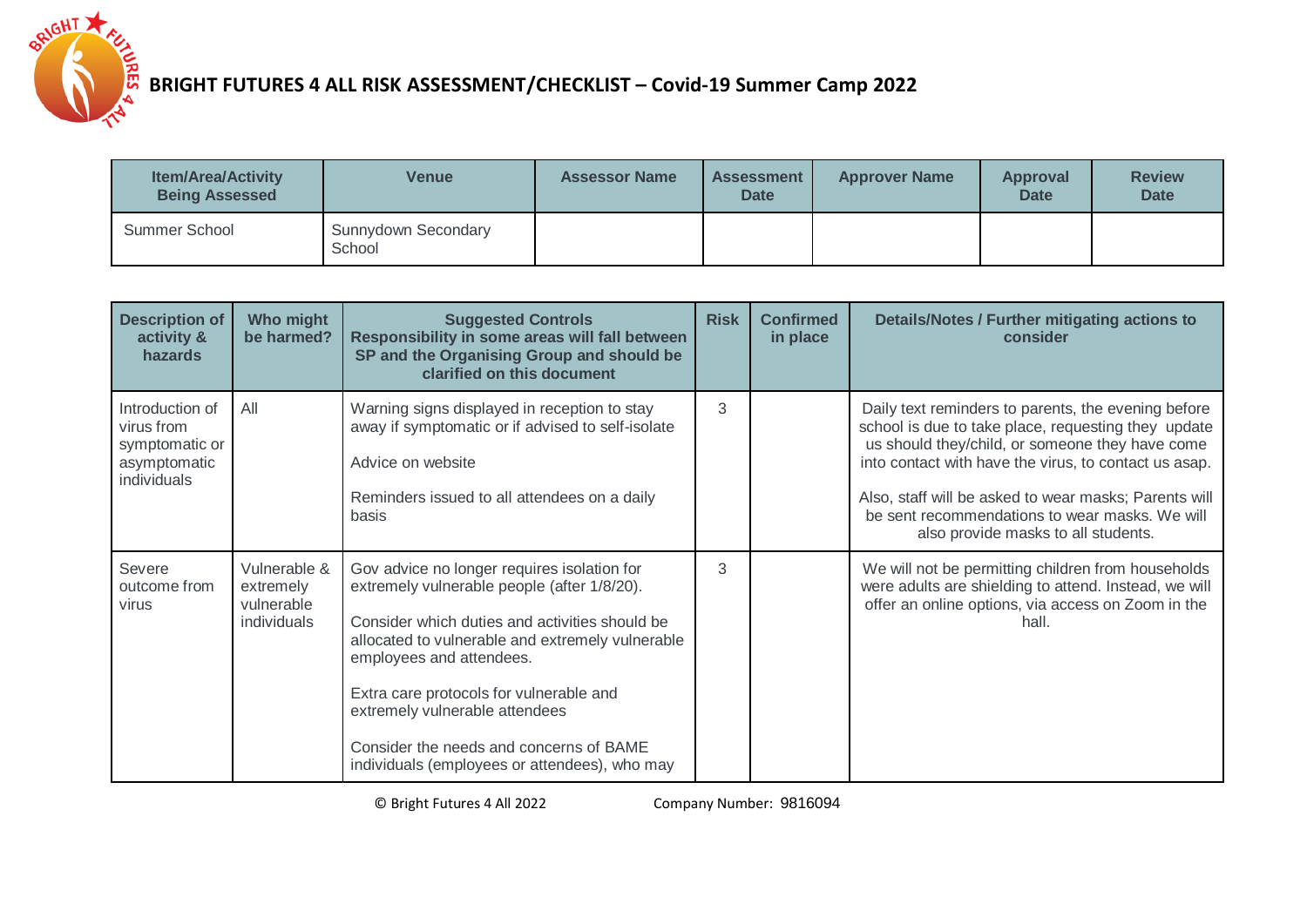

|                                                                                              |                       | be at increased risk of severe outcomes                                                                                                                                                                                                                                                                                                                                                                                                                                                                    |   |                                                                                                                                                                                                                                                                                                                                                                                                                                                                                                        |
|----------------------------------------------------------------------------------------------|-----------------------|------------------------------------------------------------------------------------------------------------------------------------------------------------------------------------------------------------------------------------------------------------------------------------------------------------------------------------------------------------------------------------------------------------------------------------------------------------------------------------------------------------|---|--------------------------------------------------------------------------------------------------------------------------------------------------------------------------------------------------------------------------------------------------------------------------------------------------------------------------------------------------------------------------------------------------------------------------------------------------------------------------------------------------------|
| Contracting the<br>virus through<br>contact with<br>infected<br>surfaces or<br>close contact | All                   | Promote increased hand-washing<br>Provide hand cleaning facilities / sanitiser<br>stations<br>Posters advising hand-cleaning and Catch It -<br>$Bin It - Kill it$<br>Enhanced cleaning of contact points within<br>facilities whilst in use<br>Enhanced cleaning of overall site and contact<br>points not in use by Summer Camp (Schools<br>Plus)                                                                                                                                                         | 2 |                                                                                                                                                                                                                                                                                                                                                                                                                                                                                                        |
| Mingling of<br>children                                                                      | Children and<br>staff | Group sizes (bubbles) strictly limited to 15 plus<br>minimum one supervising adult but in line with<br>standard child/adult supervision ratios<br>Siblings should be kept in the same group where<br>possible<br>No mingling between groups during the day<br>Children remain in allocated group for the<br>duration of the sessions<br>Staggered break times<br>Breaks to be taken outside wherever possible<br>Social distancing (1m+) to be exercised<br>wherever possible, even within groups. Contact | 3 | e.g. Group 1 (8-10 yrs) in Room B; Group 2 (11-13<br>yrs) in Room C; etc.<br>Each row of children will be split into groups from A<br>to D in groups of $15 -$ maximum will be 4 groups.<br>Note: These groups will only interact (observing 1<br>metre distancing) whilst queuing to enter and leave<br>the venue and during short toilet breaks x 2. During<br>these break times we will recommend they wear<br>their masks and they will attend the toilets in groups<br>of 5 at a time per bubble. |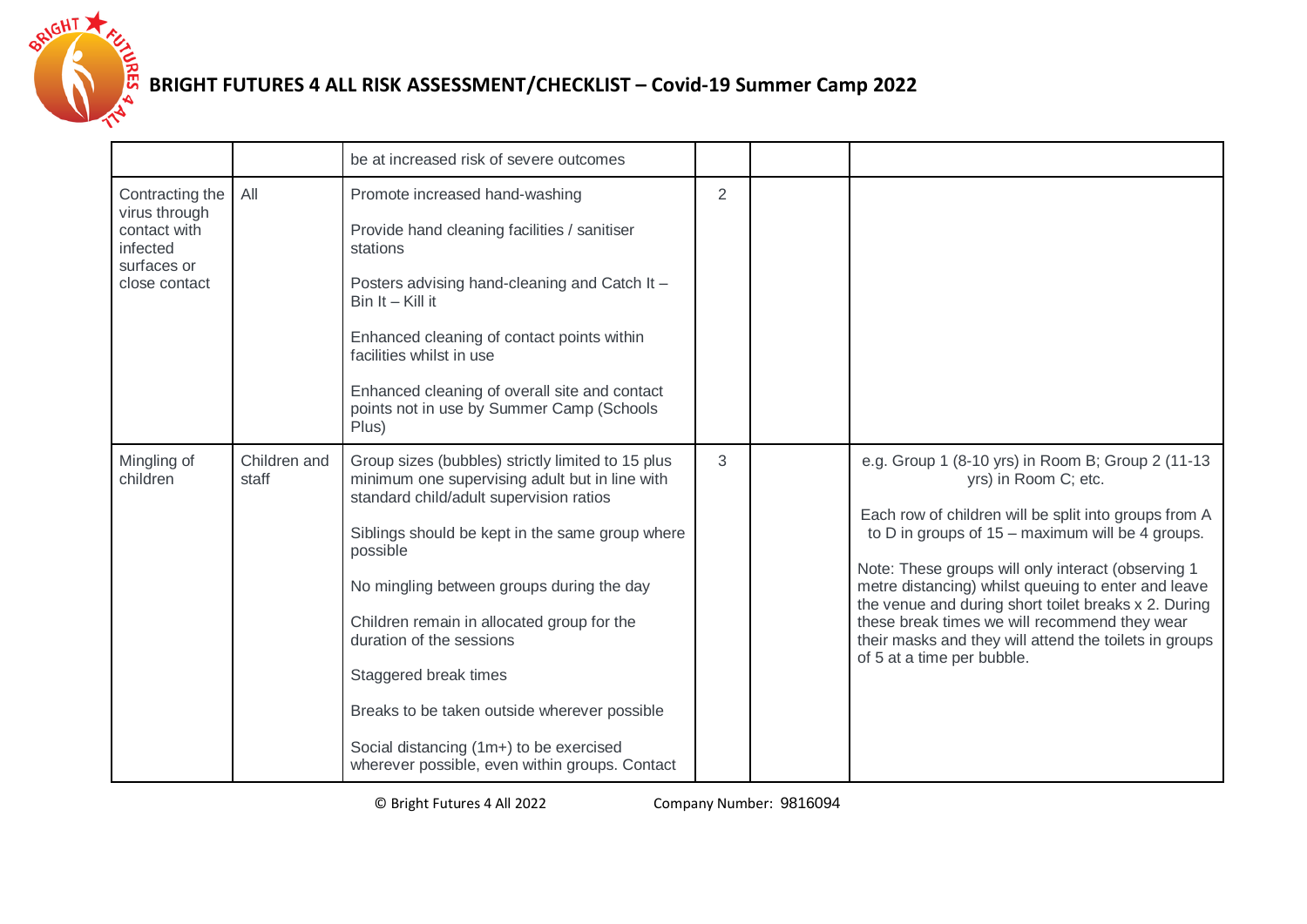

|                                                                                           |                                                          | between children to be kept to an absolute<br>minimum. Activities should be designed with this<br>in mind                                                                                                                                                                                                                                                                |                |                                                                                                                                                                                                                                                                             |
|-------------------------------------------------------------------------------------------|----------------------------------------------------------|--------------------------------------------------------------------------------------------------------------------------------------------------------------------------------------------------------------------------------------------------------------------------------------------------------------------------------------------------------------------------|----------------|-----------------------------------------------------------------------------------------------------------------------------------------------------------------------------------------------------------------------------------------------------------------------------|
| Travel                                                                                    | Parents,<br>Children and<br><b>Staff</b>                 | Children should ideally be from the local area<br>and should be advised to arrive on foot or by<br>bicycle and avoid public transport where<br>possible<br>Parents dropping off by car must only travel with<br>members of their own household<br>Attendees arriving on public transport should be<br>reminded to follow social distancing and wear<br>masks as required | $\overline{2}$ |                                                                                                                                                                                                                                                                             |
| Large numbers<br>of people<br>present in one<br>location at<br>drop-off and<br>collection | All attendees<br>and<br>guardians,<br>reception<br>staff | No physical sign-in sheet<br>Set staggered arrival times for groups if possible<br>Advise parents to arrive on time (not too early)<br>and leave promptly<br>Parents must drop and collect children outside<br>(incl. car park) and may not enter the buildings<br>Parents to be advised not to gather<br>Use one-way system if possible for arrival and<br>departure    | 3              | Check that this is safe given the individual school<br>location and setting - Sunnydown School will be<br>visited to conduct a pre-rec during the week<br>beginning: Monday, 19 <sup>th</sup> July 2021 to check the<br>location and that is fit for purpose in this regard |
| Touching of<br>equipment e.g.<br>tables, chairs,<br>sound                                 | Leaders / all<br>attendees /<br>SP staff who<br>touch    | Enhanced cleaning protocols<br>Regular cleaning of surfaces and contact points                                                                                                                                                                                                                                                                                           | 3              | Staff will wipe down all individual exam desks<br>before children arrive each day.                                                                                                                                                                                          |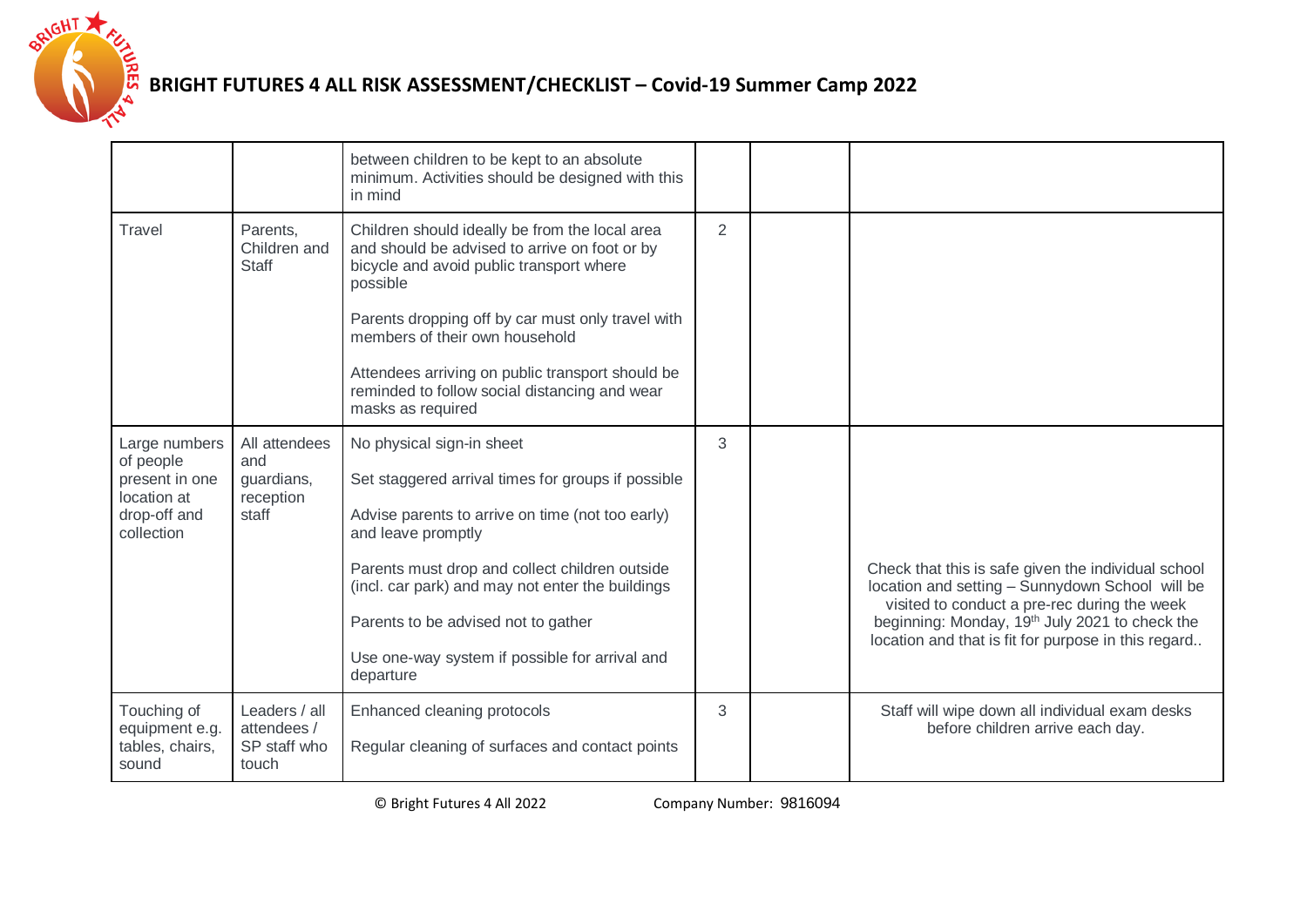

| equipment                       | equipment<br>after event    | Cleaning at beginning and end of each day                                                                                                                                                                                                                                                                                                                               |                |                                                                                                                                                                                                                             |
|---------------------------------|-----------------------------|-------------------------------------------------------------------------------------------------------------------------------------------------------------------------------------------------------------------------------------------------------------------------------------------------------------------------------------------------------------------------|----------------|-----------------------------------------------------------------------------------------------------------------------------------------------------------------------------------------------------------------------------|
| Use of shared<br>equipment      | Children and<br>supervisors | Equipment to be allocated to a bubble<br>Equipment must be cleaned before allocating to<br>a different bubble<br>Full cleaning of equipment at the end of each<br>week                                                                                                                                                                                                  | $\overline{2}$ | No child will share equipment.<br>Children will be requested to bring their own<br>learning tools.<br>Papers will be individually wrapped and staff will<br>handle with gloves; Thus only children will touch the<br>paper. |
| Use of<br>personal<br>equipment | Children and<br>supervisors | Use of mobile phones etc. should be limited for<br>reasons of cross-contamination and<br>safeguarding<br>No sharing of personal equipment at all                                                                                                                                                                                                                        | $\overline{2}$ | The only mobile phone used will be by 3 adult<br>supervisors. They will use individual phones that<br>parents will contact them with.                                                                                       |
| Food & Snacks                   | Children and<br>supervisors | Attendees should bring their own food, snacks<br>and water bottles<br>Eating and drinking should take place outdoors if<br>possible<br>No sharing of food or water bottles<br>Social distancing 2m to be observed whilst<br>eating. People eating should be seated<br>Attendees take their bottles and packaging/food<br>carriers away with them at the end of each day | $\overline{2}$ | During break time, snacks can only be consumed at<br>their individual tables, nothing will be shared.                                                                                                                       |
| Indoor<br>Activities            | Children and<br>supervisors | Social distancing to be maintained as far as<br>possible<br>Large spaces to be used                                                                                                                                                                                                                                                                                     | $\overline{2}$ | Note: No activities will take place except writing on<br>papers. Children with questions will raise hands and<br>adults with mask will attend.                                                                              |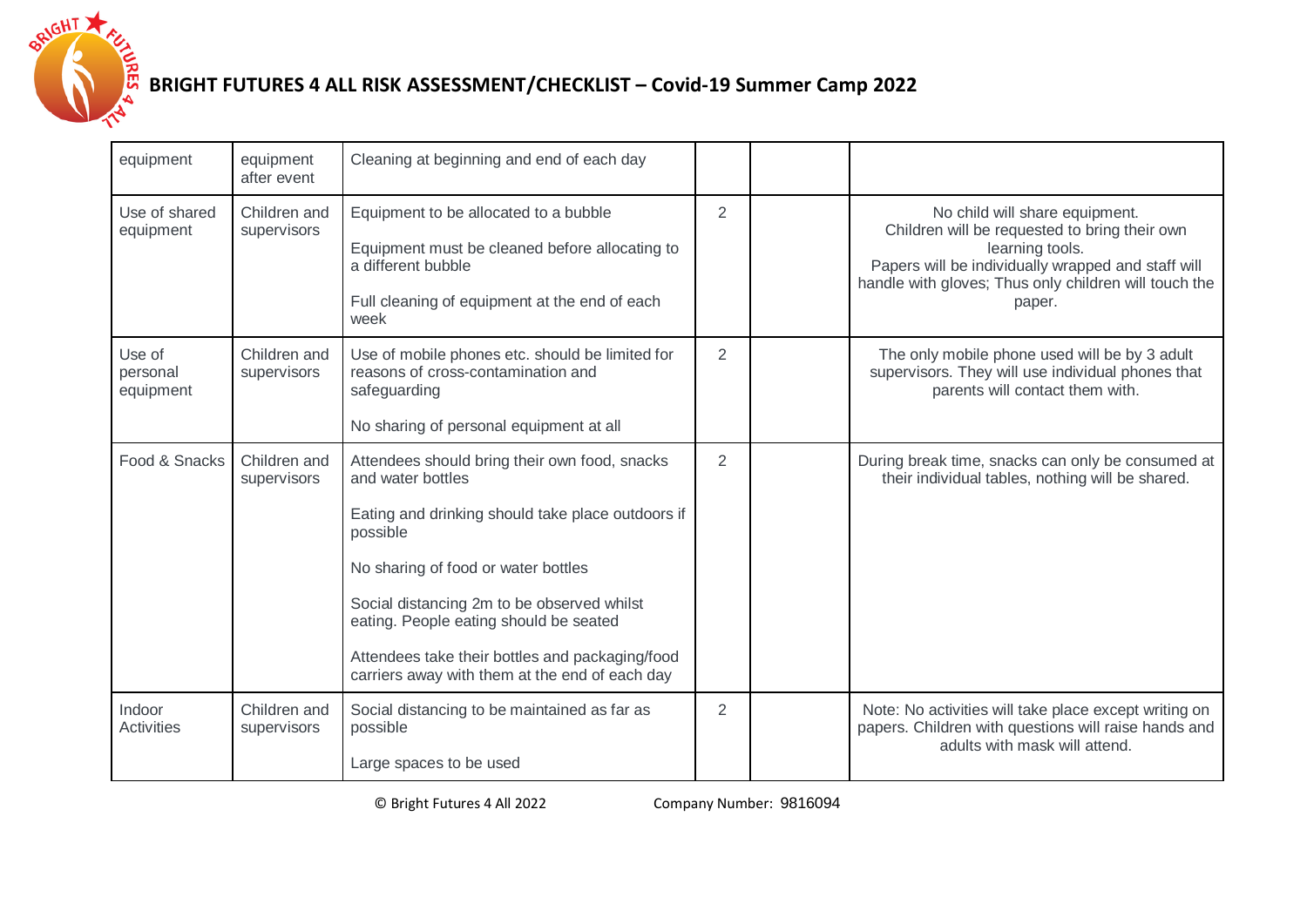

|                              |                             | Consider carefully activities such as chanting<br>and singing which carry extra risk<br>Ventilation to be enhanced as much as possible<br>If your activities can be conducted outdoors then<br>they should be                                                                                                                       |                |                                                                                           |
|------------------------------|-----------------------------|-------------------------------------------------------------------------------------------------------------------------------------------------------------------------------------------------------------------------------------------------------------------------------------------------------------------------------------|----------------|-------------------------------------------------------------------------------------------|
| Outdoor<br><b>Activities</b> | Children and<br>supervisors | Social distancing to be maintained as far as<br>possible<br>No contact - i.e. no matches, no tackling                                                                                                                                                                                                                               | 2              |                                                                                           |
| <b>Toilets</b>               | Children and<br>supervisors | Toilets to be allocated to bubbles if possible<br>Manage use of toilets to limit the number of<br>children at any one time<br>Children from different bubbles should not use<br>toilets at the same time if possible<br>Toilets to be cleaned frequently. At least 2x per<br>day and between use by different groups if<br>possible | $\overline{2}$ | Toilets will only be used x 2 during breaks as<br>mention above.                          |
| Data for Test &<br>Trace     | All                         | Data to be held by the organising group for a<br>minimum of 21 days.                                                                                                                                                                                                                                                                | 1              | We will hold data for all attendees alongside any<br>reports of illness.                  |
| <b>First Aid</b>             | All                         | Each bubble to have a First Aider if possible<br>First Aider to wear disposable PPE when<br>administering First Aid                                                                                                                                                                                                                 | 3              | The lead safeguarding officer will wear disposable<br>PPE if administering any First Aid. |
| Symptomatic                  | All                         | If a child develops symptoms of Covid-19 while                                                                                                                                                                                                                                                                                      | $\overline{2}$ |                                                                                           |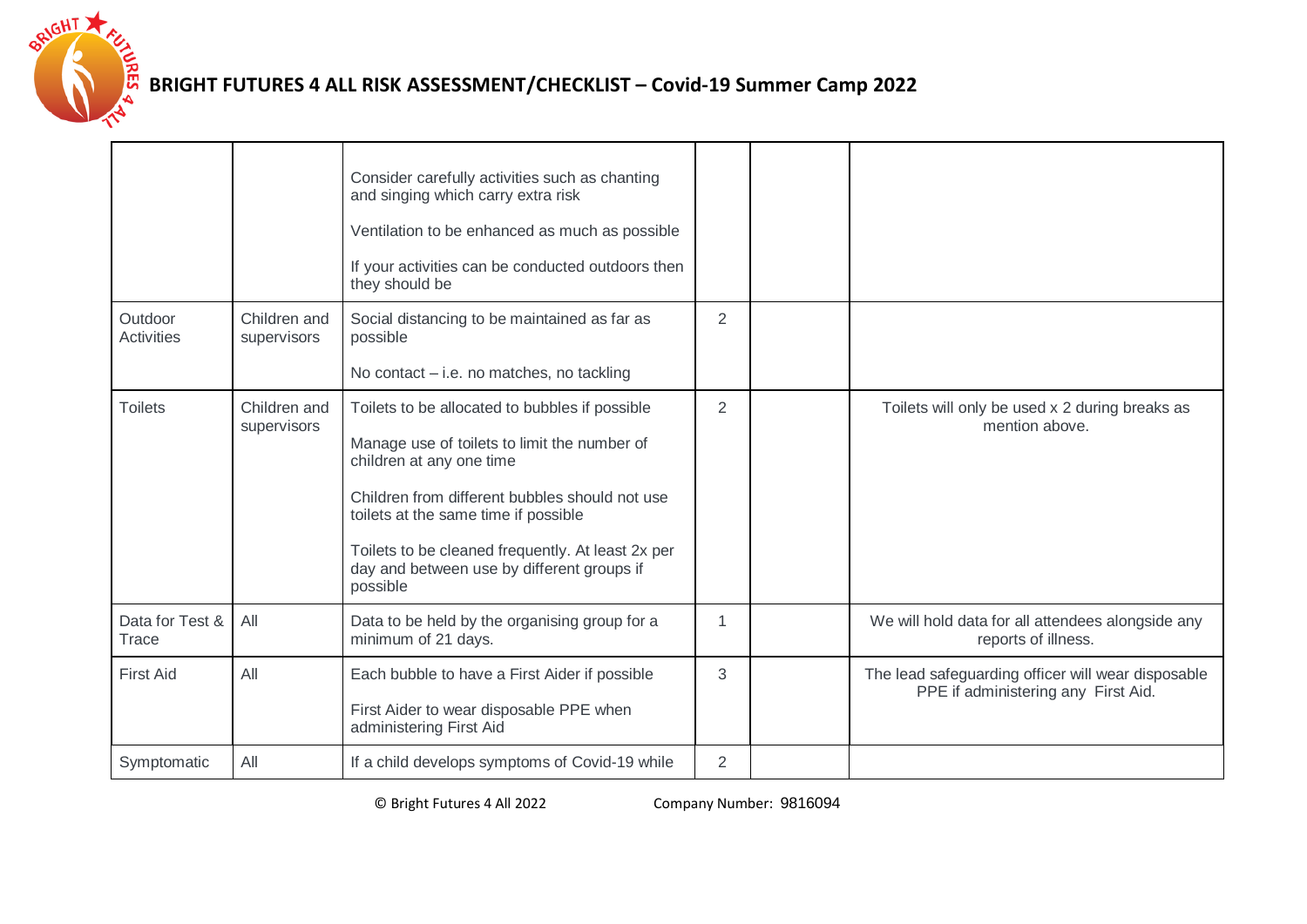

| Individual                                  |     | in attendance, they will need to be collected from<br>camp immediately<br>Any individual showing symptoms to be kept in<br>an allocated room awaiting collection, with a<br>Supervisor if a child<br>Supervisor to wear PPE, mask and gloves if<br>social distancing of 2m cannot be maintained<br>Test & Trace to be notified. Whole bubble and<br>supervisor may be required to self-isolate for 14<br>days |  |                                                                                                                                                                                                                                                                                                                                                                                                                                                            |
|---------------------------------------------|-----|---------------------------------------------------------------------------------------------------------------------------------------------------------------------------------------------------------------------------------------------------------------------------------------------------------------------------------------------------------------------------------------------------------------|--|------------------------------------------------------------------------------------------------------------------------------------------------------------------------------------------------------------------------------------------------------------------------------------------------------------------------------------------------------------------------------------------------------------------------------------------------------------|
| Individuals not<br>aware of<br>requirements | All | Communicate policies and risk assessment with<br>all parents and staff<br>Share useful links, e.g. as shown                                                                                                                                                                                                                                                                                                   |  | https://www.gov.uk/coronavirus/education-and-<br>childcare<br>https://www.gov.uk/government/publications/protect<br>ive-measures-for-holiday-or-after-school-clubs-and-<br>other-out-of-school-settings-for-children-during-the-<br>coronavirus-covid-19-outbreak/protective-<br>measures-for-out-of-school-settings-during-the-<br>coronavirus-covid-19-outbreak<br>https://www.brighthorizons.com/family-<br>resources/talking-to-children-about-covid19 |

#### **Appendix: Rating Risk & Action Required**

**Risk Rating – Specific to Covid-19 and SUPPLEMENTARY to general Risk Assessment**